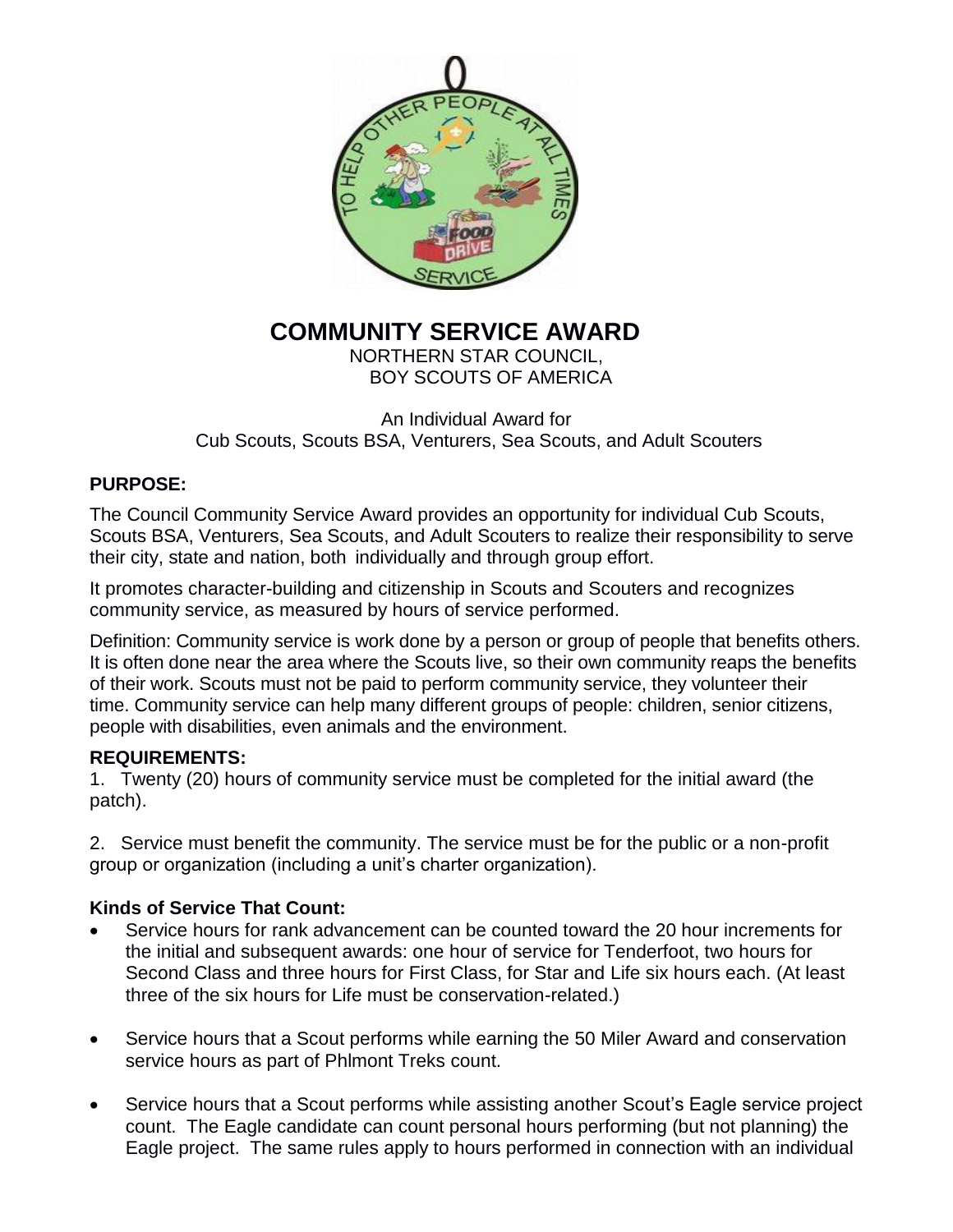or unit Hornaday award, keeping in mind that the Service Award is an individual award, not a unit award.

- Service projects in support of unit charter partners are especially encouraged as part of the service hours that qualify for the award, keeping in mind that the Service Award is an individual award, not a unit award.
- Service to Council camps can be counted EXCEPT the hours that a Scout or Scouter performs as part of the Order of the Arrow Ordeal DO NOT count. Hours performed by that Scout or Scouter at subsequent Order of the Arrow events (OA Chapter work weekends and subsequent Conclaves) do count.

Service should be performed in the official Scouting uniform, whenever practical. The nature of some service may justify the wearing of a unit tee shirt instead of the official Scout uniform. This will be a project-by-project determination by the unit leaders.

#### **What Does NOT Count:**

- Hours that a Scouter or youth leader spends performing his or her position of leadership for the unit, District or Council (planning and attending unit meetings, attending District, Council, OA Chapter or Lodge meetings, driving Scouts to and from events, attending or staffing Wood Badge or Grey Wolf, etc.) DO NOT count. Only community service hours count.
- Hours that a Scout or Scouter performs as part of the Order of the Arrow Ordeal DO NOT count.
- Service performed in a person's non-Scouting roles in life DO NOT count. Examples include: ushering at church as part of the "regular" ushering crew\*\*; service at a church sponsored event as a member of a church youth group; service performed out of uniform as a member of the general public at large public events; service performed as a member of service groups like Lions Clubs or Rotary Clubs; or service performed as a volunteer staffer of another organization that hosts the event. \*\*Ushering in uniform at a Scout Sunday or Scout Sabbath service counts.
- Service must be such that no monetary compensation, directly or indirectly, is paid for the benefit of the Scout, Unit, or District. Unit fund raisers of any kind DO NOT count, even when a charity pays the Scouts for their service. Cash donations given to Scouts while performing Scouting for Food will not disqualify the service if the cash is donated to the food shelf.

NOTE: BSA rules about not fundraising for other groups must be obeyed.

## **More Tips for Selecting or Developing a Community Service Project:**

Scouts can help with projects organized by community organizations, or develop their own projects. Here are some ideas for units that want to develop their own projects

- Helping Children and Schools
- Helping Senior Citizens
- Helping Pets and Animals
- Helping the Environment
- Helping the Hungry or Homeless
- Reducing Crime and Promoting Safety
- Community Enhancement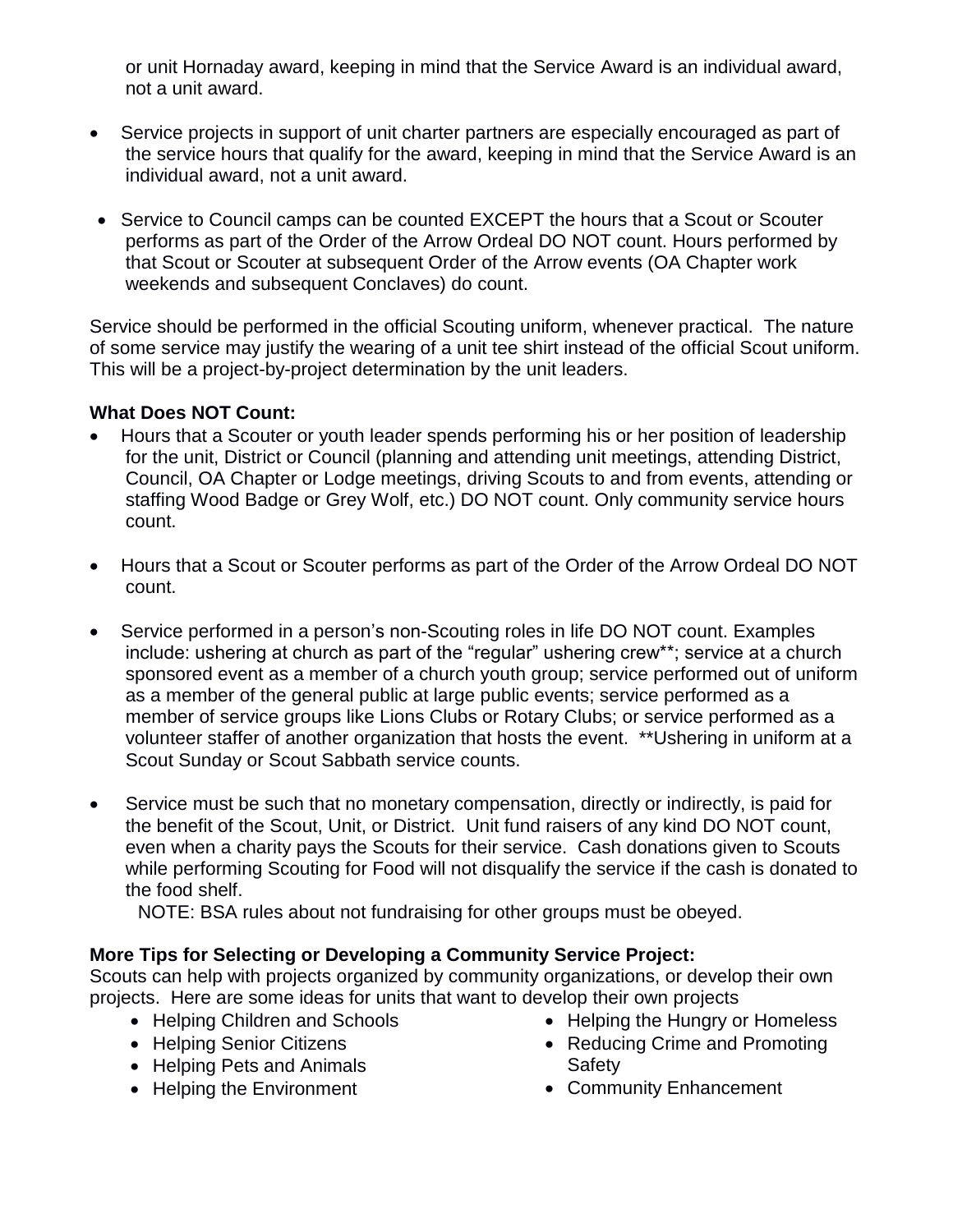## **ADMINISTRATIVE NOTES:**

This Award is for all Scouts and Scouters at all levels, and honors cumulative service. It is not expected to be a "one and done" award.

All 20 hours for either the initial award or a subsequent award need NOT be performed in the same calendar year, although it is hoped that each Webelos, Scout, Venturer and Sea Scout, as well as all Scouters, will perform at least 20 hours of community service each calendar year.

NOTE: driving time to and from the site of a service project does NOT count.

Unit leaders must be able to corroborate hours claimed for the award. There is no specific form for tracking service hours, so units can use any existing method they currently use for that purpose.

Units may choose to recognize their Scouts and Scouters with Scouting for Food, Arbor Day, Earth Day and other event patches sold by the Scout Shops for attending those and similar events. The hours performed for those events still count for the Service Award even if the unit awards the special patches for these other events.

#### **COMMUNITY SERVICE PINS:**

- Subsequent awards (represented by a "20" numeral pin for wear on the patch) can be earned when a Scout or Scouter performs an additional 20 hours of community service.
- There is no limit on the number of times a Scout or Scouter can earn a pin award or the number of "20" pins that can be worn on the award patch. It is hoped that each Scout and Scouter will earn (and proudly wear) the initial award patch and many service pins representing subsequent awards.
- At the option of each individual Scout or Scouter, a "40" pin may be substituted for two "20" pins, and a "60" pin can be substituted for three "20" pins. The "40" pin is NOT appropriate for wear until a total of 60 hours of service have been performed, and the "60" pin is not appropriate for wear until a total of 80 hours of service have been performed.

#### **PROCEDURE:**

1. Each person keeps their individual record of service performed. When each increment of hours has been completed, the service record is given to the Unit Leader.

2. Unit Leaders will give order forms to the Council Offices to purchase the patch. Pins are available from the Scout Shops. Unit leaders must purchase the awards for all Scouts and Scouters who are registered with a unit. Scouts (or their parents) and Scouters will not purchase the awards for themselves.

3. District and/or Council volunteers who are not registered with a unit may purchase the awards for themselves but should be prepared to show the Council office and Scout Shop a record of service.

4. The Award can be presented by the Unit Leaders at a Court of Honor or other unit function.

5. The patch can (and should) be worn suspended from the button on the right pocket of the Scout uniform. Pins are to be attached to the patch, in any location that the person chooses.

# **COST OF THE PATCH & PINS ARE THE RESPONSIBILITY OF THE UNIT**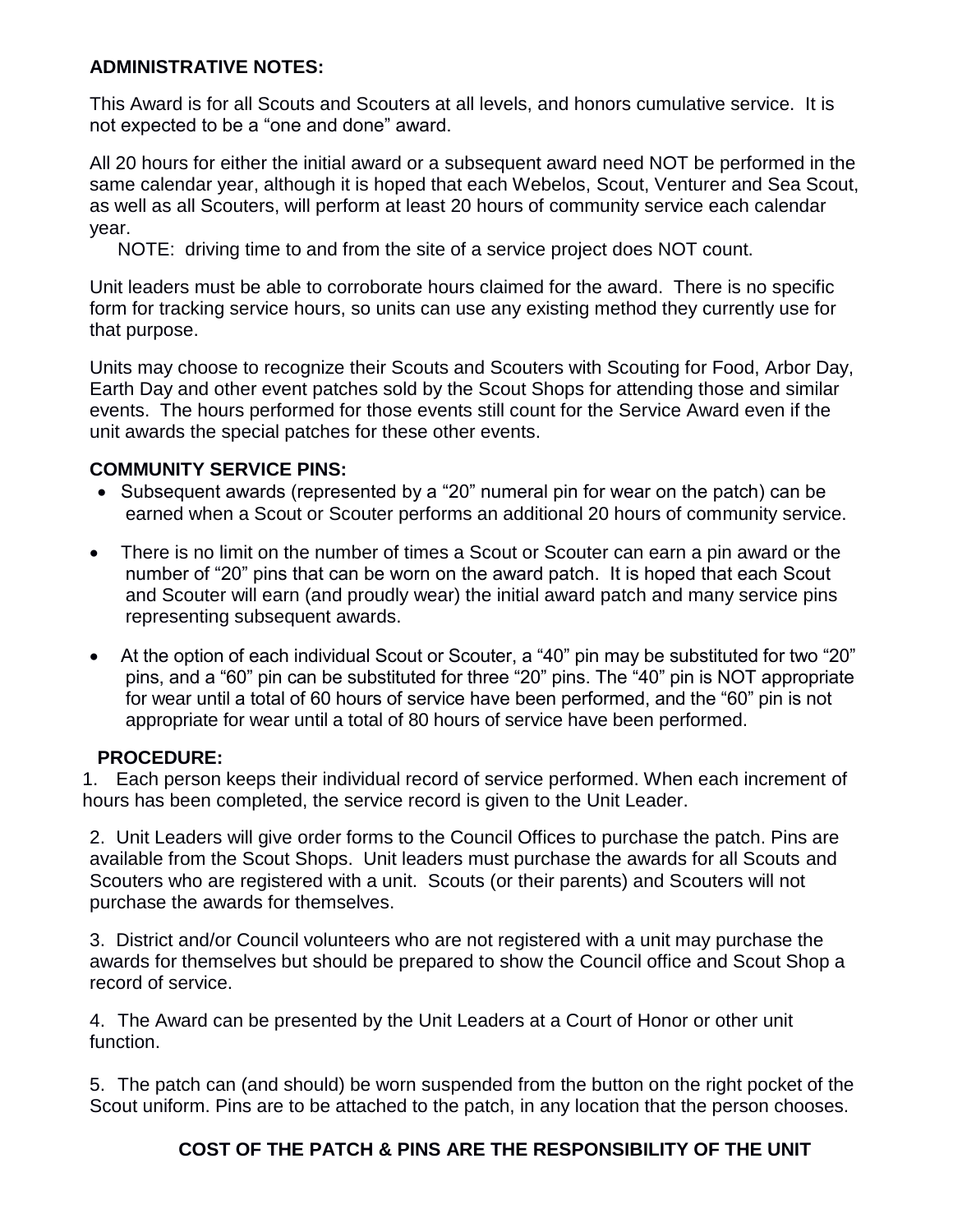#### **COMMUNITY SERVICE AWARD INDIVIDUAL ORDER FORM**

(one form per individual, please)

| **Additional awards are recognized by wearing a service star pin on the patch. Order them |                                                                           |
|-------------------------------------------------------------------------------------------|---------------------------------------------------------------------------|
| separately from the Scout Shops.                                                          |                                                                           |
|                                                                                           |                                                                           |
| Adult _______ Youth ______                                                                |                                                                           |
| Unit Type and Number: _____________________                                               |                                                                           |
|                                                                                           |                                                                           |
|                                                                                           |                                                                           |
| Total Number of Service Hours ______________ (this order form)                            |                                                                           |
|                                                                                           |                                                                           |
|                                                                                           | Date: $\frac{1}{\sqrt{1-\frac{1}{2}}\cdot\frac{1}{\sqrt{1-\frac{1}{2}}}}$ |
|                                                                                           |                                                                           |
| Datches may be purchased at the Customer Service areas in each Council office — bring in  |                                                                           |

Patches may be purchased at the Customer Service areas in each Council office – bring in this form and the award fee to the Council office.

Make check payable to the Northern Star Council. Indicate "Service Award" in the memo space. The patch is \$1.00 each and includes tax and appropriate shipping and handling. 

Additional awards, designated by a "20" "40" or "60" service star pin, are available from the Scout Shop (prices subject to change by National Supply). Please call the Scout Shop for the current price of the pin plus tax, shipping and handling. See Council web page for Scout Shop addresses and phone numbers: http://www.northernstar.org